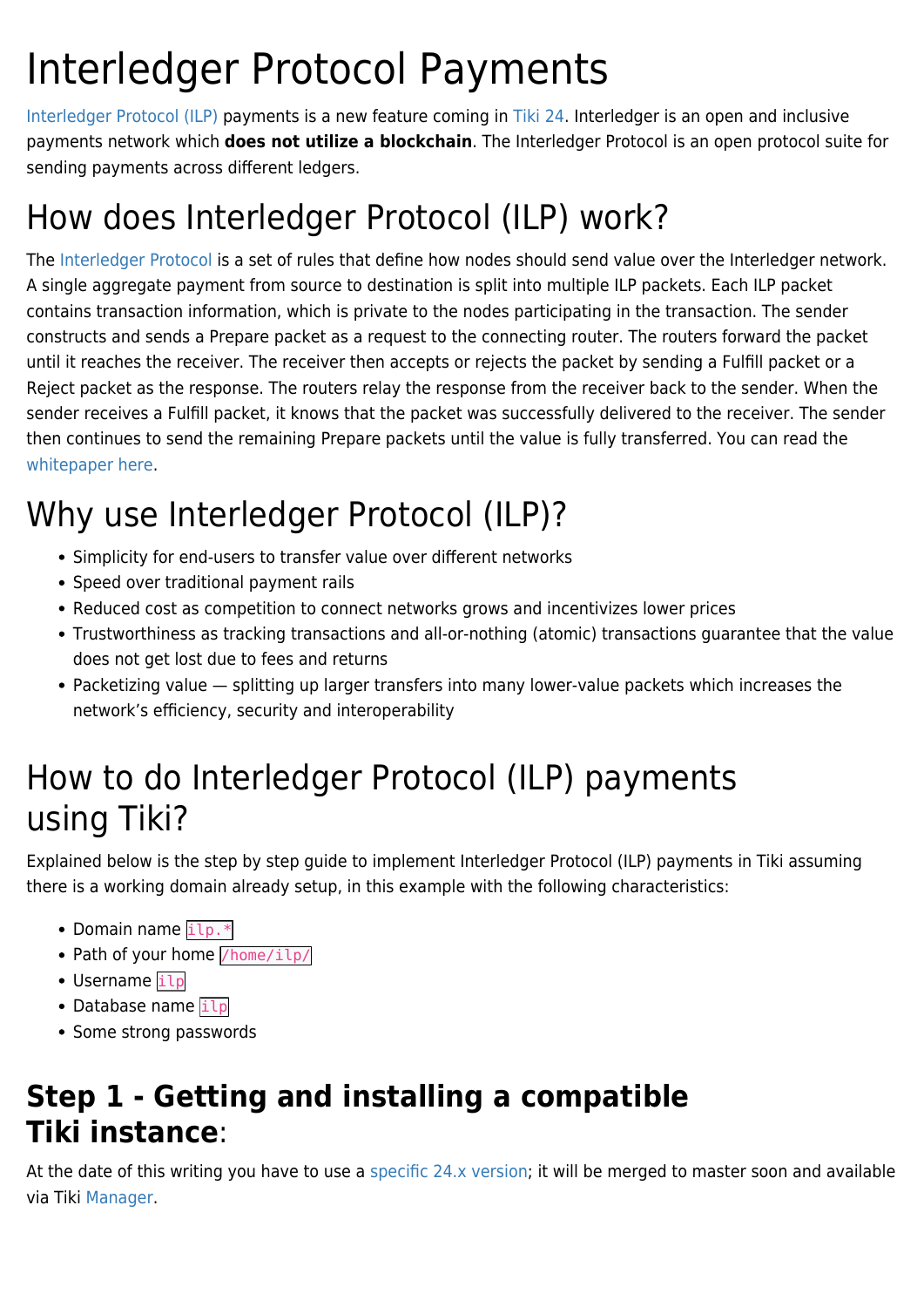### **Step 2 - Running the ILP moneyd local test network and the ILP SPSP Invoice Server**

[MoneyD](https://github.com/interledgerjs/moneyd) allows you to run an isolated local test network for development. The [ILP SPSP](https://github.com/interledgerjs/ilp-spsp-server) is a basic protocol for exchanging payment information between payee and payer to facilitate payment over Interledger. In our case Tiki is the client, that talks to the SPSP server.

a. Navigate one level up your website directory cd ..

b. Create a directory where we will get the tools and enter it mkdir ilp-tools && cd ilp-tools

c. Export the path so you can run npm commands as your user

wget <https://nodejs.org/dist/v14.17.5/node-v14.17.5-linux-x64.tar.gz> tar zxvf node-v14.17.5-linux-x64.tar.gz export PATH=/home/ilp/ilp-tools/node-v14.17.5-linux-x64/bin:\$PATH

d. Install moneyd and the PM2 daemon process manager via npm

npm install moneyd npm install pm2

e. Finally install the ilp-spsp server

git clone <https://github.com/interledgerjs/ilp-spsp-invoice-server.git> cd ilp-spsp-invoice-server

npm install

f. Restore your path and start moneyd and PM2

export PATH=/usr/local/sbin:/usr/local/bin:/usr/sbin:/usr/bin:/sbin:/bin:\$PATH pm2 start "moneyd local" pm2 start index.js

pm2 status index.js should print an "online" green status

| td | name                  | namespace          | version mode |              | bid <sup>1</sup> | uptime d   |                  | status           | cpu                  | mem              | user       |                      |
|----|-----------------------|--------------------|--------------|--------------|------------------|------------|------------------|------------------|----------------------|------------------|------------|----------------------|
|    | index<br>moneyd local | default<br>default | 1.0.2<br>N/A | fork<br>fork | 29276<br>29068   | 14h<br>14h | $\bullet$<br>∣ 0 | online<br>online | 0 <sup>o</sup><br>0% | 81.9mb<br>69.7mb | ilp<br>ilp | disabled<br>disabled |
|    |                       |                    |              |              |                  |            |                  |                  |                      |                  |            |                      |

#### Click to expand

### **Step 3 - Setup the Tiki ILP payment feature and a basic cart**

Head to your Tiki instance **Settings** > **Control panels** and **Set as my default** the "Advanced" and "Experimental" filters to have all the options available

| ⊕<br>Advanced                       | Y<br>System -<br>Tools $\blacktriangledown$<br>Access -<br>Content $\sim$<br>$\overline{\phantom{a}}$ |      |
|-------------------------------------|-------------------------------------------------------------------------------------------------------|------|
| Search preferences                  | Preference Filters                                                                                    | Dyr  |
|                                     | <b>Basic</b>                                                                                          | Per  |
| Control Panels                      | Advanced                                                                                              | Sea  |
| <b>※ Global Setup</b>               | Experimental                                                                                          |      |
| <b>General Settings</b><br>٠        | Unavailable                                                                                           | HT   |
| <b>U</b> Features                   | Deprecated                                                                                            | Are  |
| Ð.<br>Wizards                       | Set as my default                                                                                     | Tiki |
| Look & Feel<br>$\blacksquare$       |                                                                                                       | Terl |
| Registration & Log in<br>$\bigstar$ | <b>Rebuild Admin Index</b>                                                                            |      |
| Modules<br>÷                        | <b>Control Panels</b>                                                                                 | Wat  |

Click to expand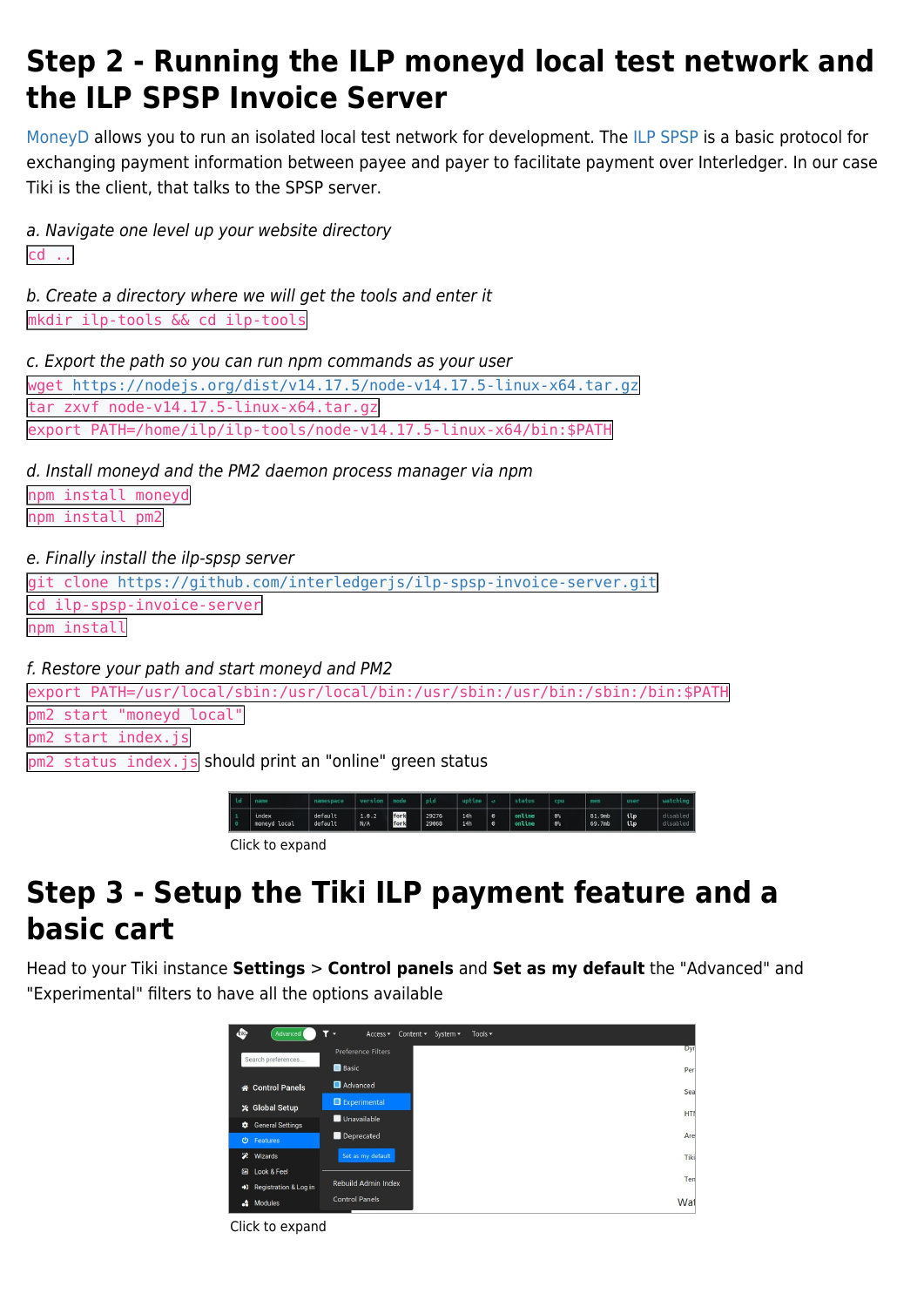#### Navigate to **Global setup** > **Features** and activate the **Payment** feature

| <b>Additional features</b>    |                |
|-------------------------------|----------------|
| Spreadsheet                   | $\blacksquare$ |
| Directory                     | $\blacksquare$ |
| Draw (SVG edit)               | $\Box$         |
| <b>Payment and Accounting</b> |                |
| Tiki user credits             | $\Box$ 00      |
| Accounting                    | $\Box$ 00      |
| Payment                       | 8990           |
| Mail and Sharing              |                |
| Social networks               | $\Box$         |
| Share                         | OAO            |
| Webmail                       | $\Box$ 00      |
| Mail-in                       | $\Box$ 00      |

In **Global setup** > **Profiles** search for Shopping\_Cart, click the result, fill **Currency initials** and **Currency symbol** as XRP and **Apply**. You now have a basic shop.

| <sup>-</sup> E Categories<br>Q Search       | vour site                             |                           | Select and apply profile Click on a configuration profile name below to review it and apply it on                                                                                                                                |
|---------------------------------------------|---------------------------------------|---------------------------|----------------------------------------------------------------------------------------------------------------------------------------------------------------------------------------------------------------------------------|
| <b>DE</b> 118n                              | <b>Profile</b> name                   | <b>Repository</b>         | <b>Profile type</b>                                                                                                                                                                                                              |
| <b>Ø</b> Profiles<br><b>A</b> Main Features | Shopping_Cart<br>applied              | profiles.tiki.org         | beta, Full profile (out of the box & ready to go), 12.x, 13.x, Available in the<br>Profiles Wizard (12+), 14.x, 15.x, 16.x, 17.x, 18.x, 19.x, 20.x, 21.x, 22.x                                                                   |
| A Miscellaneous<br>to Users & Community     | Currency initials                     |                           | <b>XRP</b>                                                                                                                                                                                                                       |
| <b>Φ</b> <sup>2</sup> Advanced              | PayPal Business ID<br>Currency symbol |                           | unknown<br><b>XRP</b>                                                                                                                                                                                                            |
|                                             |                                       |                           | Forget and Re-apply<br><b>Preview Changes</b><br>A version of this profile is already<br>applied.                                                                                                                                |
|                                             | Info                                  |                           |                                                                                                                                                                                                                                  |
|                                             | referenced by the profile.            |                           | This profile provides a Shopping Cart and the corresponding basic payment system. Tested to work with Tiki12g<br>+. The former name of this profile was "TikiKart", which has been kept internally for the naming of the objects |
|                                             |                                       | <b>Products list page</b> | <b>Single Product Page</b>                                                                                                                                                                                                       |
|                                             |                                       |                           |                                                                                                                                                                                                                                  |

Click to expand

Click on the link near the check button or navigate via the right menu to **Miscellanous** > **Payment** and select Inter Ledger Protocol as the **Payment system**, XRP for **Currency**, check **User can only see own outstanding payments**, and **User can only see own past or cancelled payments**

| Control Panels                 | <b>E</b> Payments                                                                                                             |                                                                                                      | Apply    |
|--------------------------------|-------------------------------------------------------------------------------------------------------------------------------|------------------------------------------------------------------------------------------------------|----------|
| <b>X</b> Global Setup          | <b>Advanced Shopping Cart</b><br>Payment                                                                                      | Plugins<br>Shipping                                                                                  | No Tabs  |
| <b>A</b> Main Features         |                                                                                                                               |                                                                                                      |          |
| A Miscellaneous                |                                                                                                                               |                                                                                                      | $\times$ |
| Meta Tags<br>ູ                 | <b>O</b> Choose payment system                                                                                                |                                                                                                      |          |
| Workspaces<br>▭                | You can use only one payment method: PayPal or Cclite or Tiki User Credits<br>PayPal is working at the moment. See PayPal.com |                                                                                                      |          |
| Copyright<br>⊙                 |                                                                                                                               | Cclite: Community currency accounting for local exchange trading systems (LETS). See sourceforge.net |          |
| <b>Ed</b> Payment              | Tiki User Credits: Requires this other feature to be configured                                                               |                                                                                                      |          |
| Maps<br>۰                      | Payment system                                                                                                                | Inter Ledger Protocol                                                                                |          |
| <b>III</b> Video               |                                                                                                                               | 0.50                                                                                                 |          |
| <b>Print Settings</b><br>e     |                                                                                                                               | PayPal: see PayPal.com - Cclite: Community currency                                                  |          |
| ← Semantic Links               |                                                                                                                               |                                                                                                      |          |
| <b>R</b> Feeds                 | Currency                                                                                                                      | <b>XRP</b><br><b>CD</b>                                                                              |          |
| <b>El</b> Banners              |                                                                                                                               |                                                                                                      |          |
|                                | Default acceptable payment                                                                                                    | 30                                                                                                   | days     |
| to Users & Community           | delay                                                                                                                         | 0                                                                                                    |          |
| <b>Φ</b> <sup>2</sup> Advanced | Wiki page with manual payment                                                                                                 |                                                                                                      |          |
|                                | instructions                                                                                                                  | $\bullet$                                                                                            |          |
|                                | User can only see own<br>outstanding payments                                                                                 | <b>COM</b>                                                                                           |          |
|                                | User can only see own past or<br>cancelled payments                                                                           | ■0り                                                                                                  |          |

Click to expand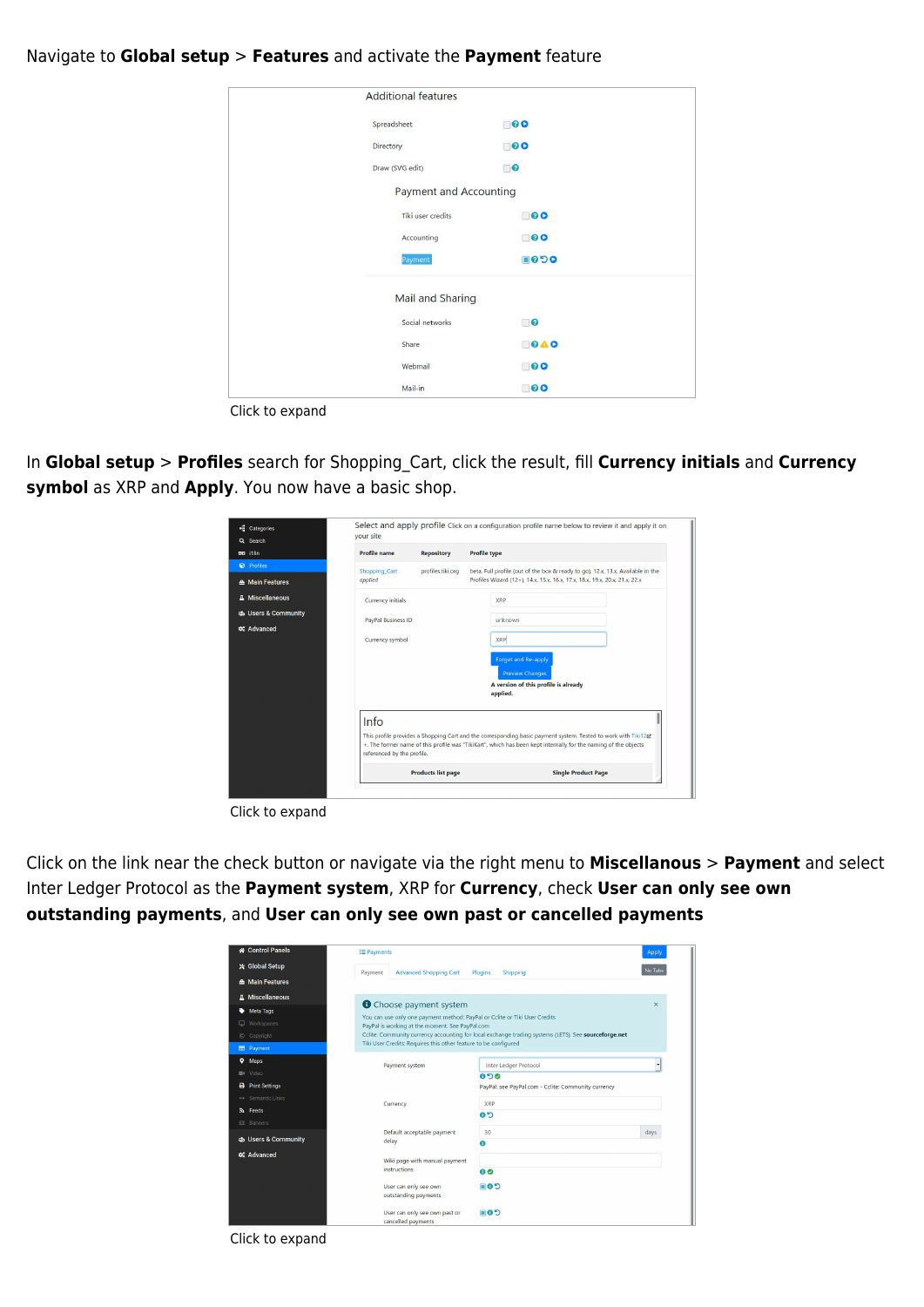Bellow fill in the **ILP server base url** as [http://localhost:6000](#page--1-0) and the **ILP bearer token** as test and **Apply** the settings

| △ Miscellaneous                    | PayPal                            |                                                                                                                                                                                                  |  |
|------------------------------------|-----------------------------------|--------------------------------------------------------------------------------------------------------------------------------------------------------------------------------------------------|--|
| Meta Tags                          |                                   | Inter Ledger Protocol payment module                                                                                                                                                             |  |
| Workspaces<br>C Copyright          | <b>A</b> Experimental             | $\times$                                                                                                                                                                                         |  |
| <b>Ed</b> Payment<br><b>Q</b> Maps |                                   | Inter Ledger Protocol payment is currently experimental, you need to toggle the experimental<br>settings to be able to use You will need to set the URL and Token to be able to setup as payment |  |
| <b>EI</b> Video                    | method                            |                                                                                                                                                                                                  |  |
| <b>B</b> Print Settings            | ILP server base url               | http://localhost:6000                                                                                                                                                                            |  |
| ← Semantic Links                   |                                   | C <sub>o</sub>                                                                                                                                                                                   |  |
| <b>A</b> Feeds                     | ILP bearer token                  | test                                                                                                                                                                                             |  |
| <b>EB</b> Banners                  |                                   | C <sub>o</sub>                                                                                                                                                                                   |  |
| to Users & Community               | <b>Enforce SSL</b>                | $\Box$                                                                                                                                                                                           |  |
| <b>¢</b> & Advanced                | <b>ILP Asset scale</b>            | 9                                                                                                                                                                                                |  |
|                                    |                                   | $\bullet$                                                                                                                                                                                        |  |
|                                    | <b>Israel Post payment module</b> |                                                                                                                                                                                                  |  |
|                                    | Cclite                            |                                                                                                                                                                                                  |  |
|                                    | Tiki user credits                 |                                                                                                                                                                                                  |  |

Click to expand

Click the Plugins tab, fill **Plugin Add to cart**, **Plugin Member Payment** and **Plugin Payment**

| <b>A</b> Main Features<br>A Miscellaneous<br>Meta Tags<br>Workspaces                                                              | Payment o<br>Payment settings<br><b>IE</b> Payments                                |                                | Apply |
|-----------------------------------------------------------------------------------------------------------------------------------|------------------------------------------------------------------------------------|--------------------------------|-------|
| C Copyright<br><b>E</b> Payment<br><b>9</b> Maps                                                                                  | <b>Advanced Shopping Cart</b><br>Payment<br>Plugins                                | No Tabs<br>Plugins<br>Shipping |       |
| <b>E</b> <sup>t</sup> Video<br><b>B</b> Print Settings<br>$\leftrightarrow$ Semantic Links<br><b>S</b> Feeds<br><b>EB</b> Banners | Plugin Add to cart<br>Plugin Adjust Inventory<br>Plugin Extend Cart Inventory Hold | 8098<br>$\Box$<br>$\Box$       |       |
| to Users & Community<br><b>C</b> Advanced                                                                                         | Plugin Member Payment<br><b>Plugin Payment</b><br>Plugin Collect Anonymous Shopper | 80<br>80<br>$\Box$             |       |
|                                                                                                                                   | Info                                                                               | Apply                          |       |

Click to expand

### **Step 4 - Test an order**

Add a product to your cart, click **Check-out** in the right panel to obtain the ILP pointer for the payment

| Categories<br>Payments        | <b>Payment Request</b>                                                                                                                                                     | Last-Visited<br>Pages           |
|-------------------------------|----------------------------------------------------------------------------------------------------------------------------------------------------------------------------|---------------------------------|
| Wiki -<br>File<br>Galleries - | Cart Check-Out (admin)<br><b>Payment Status</b>                                                                                                                            | 1. cart products<br>2. HomePage |
| Trackers -                    | <b>Status: Outstanding</b><br><b>Product</b><br>Quantity<br><b>Unit Price</b><br>ID                                                                                        |                                 |
| Settings -                    | Wise Book 1<br>5.00<br>3                                                                                                                                                   |                                 |
|                               | Initial amount:<br>5.00 XRP<br>Amount remaining:<br>5.00 XRP<br>Payment request initiated: 2021-08-26<br>Payment request due: 2021-09-25<br>Pay with Inter Ledger Protocol |                                 |
|                               | Use the ILP pointer to process the payment. Refresh the this page after complete the payment.<br>http://localhost:6000/0787e2ba-d358-4cb7-901b-8d96350e2887                |                                 |
|                               | <b>Check Payment</b>                                                                                                                                                       |                                 |
|                               | <b>Enter a Manual Payment</b><br><b>XRP</b>                                                                                                                                |                                 |
|                               | Note                                                                                                                                                                       |                                 |

Click to expand

Copy the link, and back at the command line send 5XRP